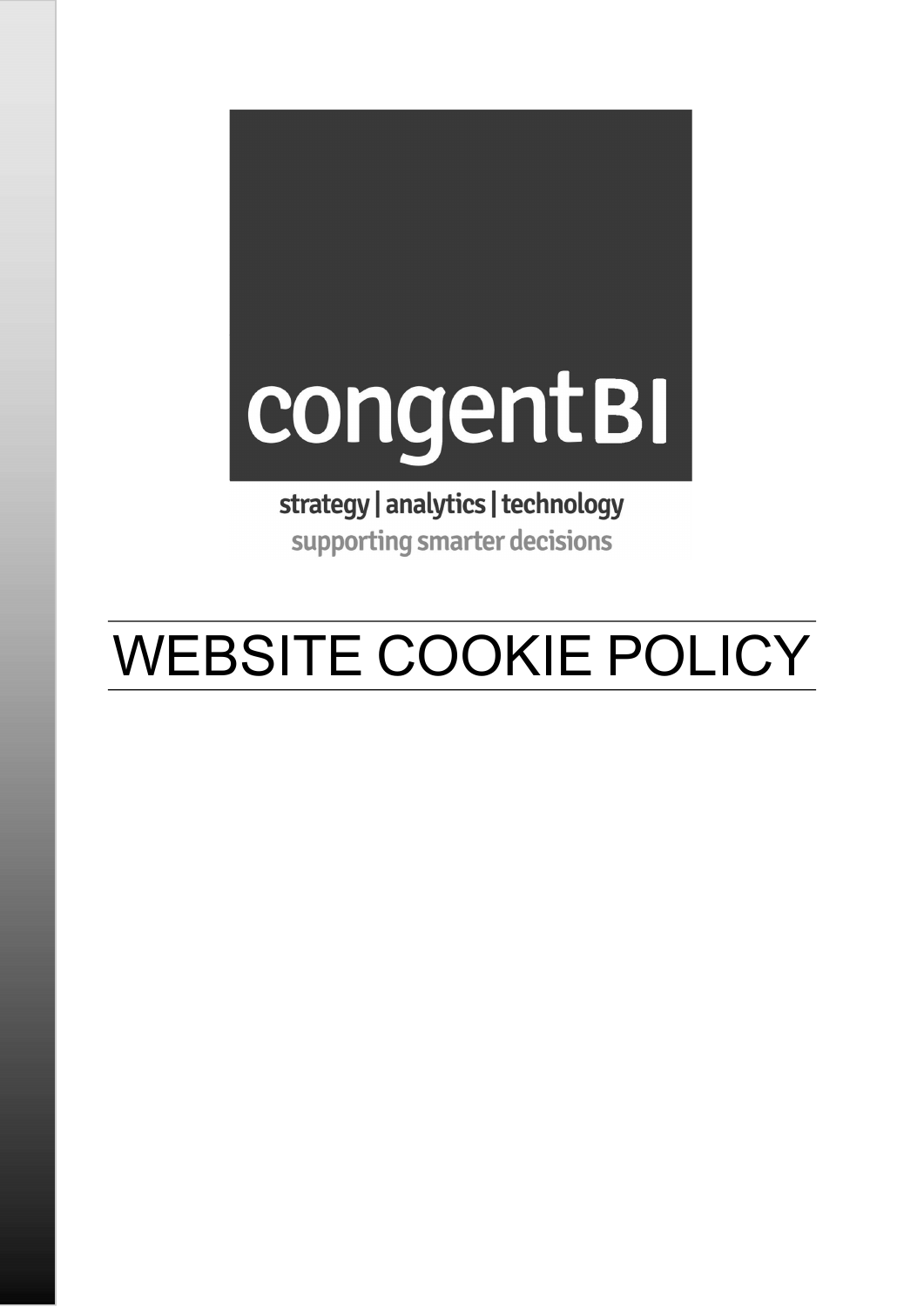

# COOKIE POLICY

#### BACKGROUND:

 This website https://www.congentbi.co.uk/ ("Our Site") uses Cookies and similar technologies in order to distinguish you from other users. By using Cookies, We are able to provide you with a better experience and to improve Our Site by better understanding how you use it. Please read this Cookie Policy carefully and ensure that you understand it. Your acceptance of Our Cookie Policy is deemed to occur when you have selected your preferred Cookie options in Our Cookie banner and pressed the OK button. If you do not agree to Our Cookie Policy, please stop using Our Site immediately.

#### 1. Definitions and Interpretation

1.1 In this Cookie Policy, unless the context otherwise requires, the following expressions have the following meanings:

| "Cookie"        | means a small file placed on your computer or device<br>by Our Site when you visit certain parts of Our Site<br>and/or when you use certain features of Our Site;                                                                                                      |
|-----------------|------------------------------------------------------------------------------------------------------------------------------------------------------------------------------------------------------------------------------------------------------------------------|
| "Cookie Law"    | means the relevant parts of the Privacy and Electronic<br>Communications (EC Directive) Regulations 2003 and<br>of EU Regulation 2016/679 General Data Protection<br>Regulation ("GDPR");                                                                              |
| "personal data" | means any and all data that relates to an identifiable<br>person who can be directly or indirectly identified from<br>that data, as defined by EU Regulation 2016/679<br>General Data Protection Regulation ("GDPR"); and                                              |
| "We/Us/Our"     | means Congent Business Intelligence, a limited<br>company registered in England under company<br>number 10477137 whose registered address is Peek<br>House 20 Eastcheap. London EC3M 1EB., and whose<br>main trading address is the same as the registered<br>address. |

#### 2. Information About Us

- 2.1 Wix.com Ltd, a limited company registered in Israel whose registered address is 40 Namal Tel Aviv Street. Tel Aviv, 6350671. Your data is stored through Wix's data storage, databases and the general Wix application. They store your data on a secure server behind a firewall. For more insight, you may also want to read Wis's Terms of Service http://www.wix.com/about/terms-of-use or Privacy Statement http://www.wix.com/about/privacy
- 2.2 Our VAT number is 277309871
- 2.3 Our Data Protection Officer is Rose Nelson, and can be contacted by email at Rose.nelson@congentbi.co.uk, by telephone on 0207 623 9030, or by post at Peek House 20 Eastcheap. London EC3M 1EB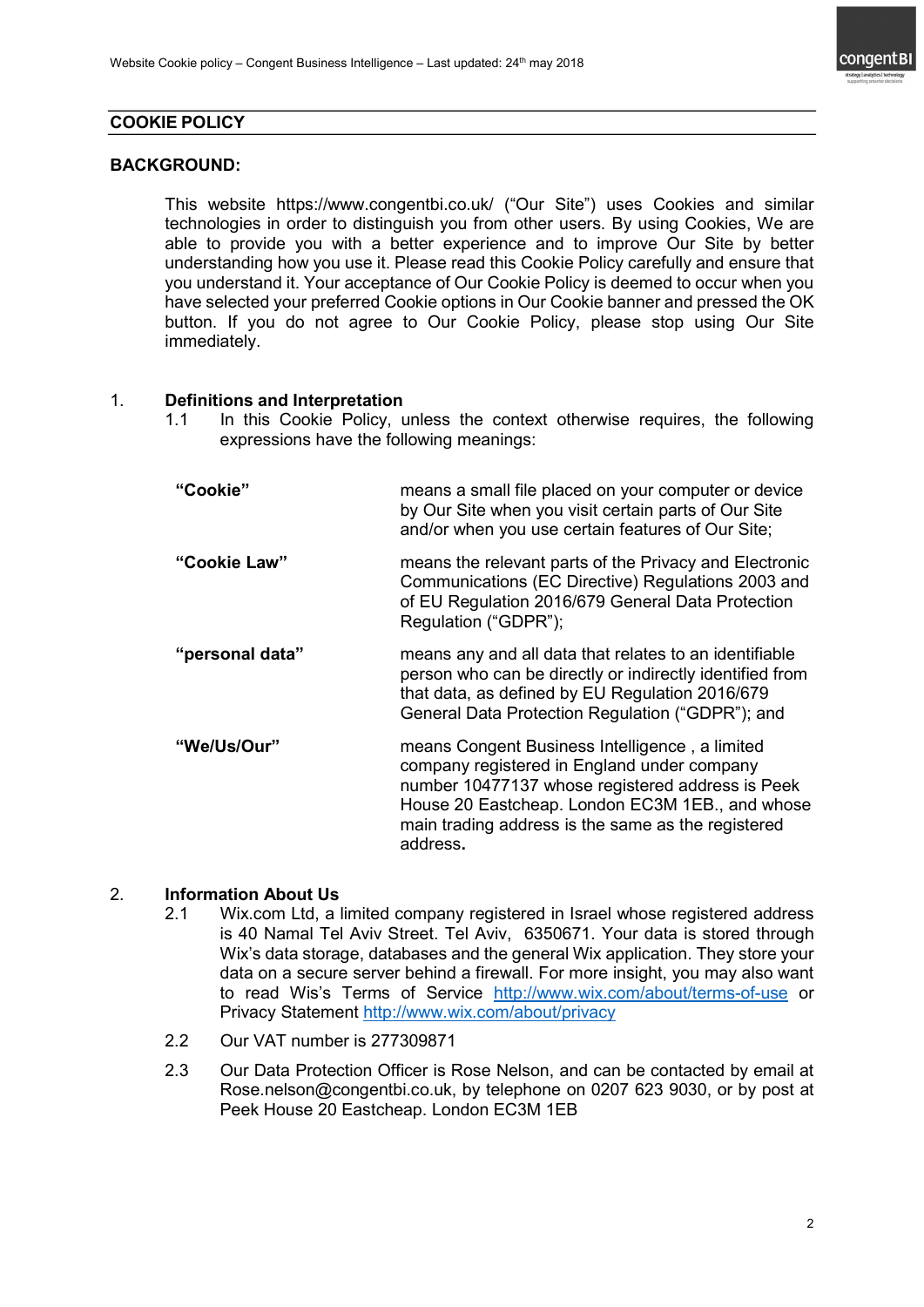

# 3. How Does Our Site Use Cookies?

- 3.1 Our Site may place and access certain first party Cookies on your computer or device. First party Cookies are those placed directly by Us and are used only by Us. We use Cookies to facilitate and improve your experience of Our Site and to provide and improve Our products AND services. We have carefully chosen these Cookies and have taken steps to ensure that your privacy and personal data is protected and respected at all times.
- 3.2 By using Our Site, you may also receive certain third party Cookies on your computer or device. Third party Cookies are those placed by websites, services, and/or parties other than Us. Third party Cookies are used on Our Site for analytics. For more details, please refer to section 4 below.
- 3.3 All Cookies used by and on Our Site are used in accordance with current Cookie Law. We may use some or all of the following types of Cookie:
	- 3.3.1 Strictly Necessary Cookies

A Cookie falls into this category if it is essential to the operation of Our Site, supporting functions such as logging in, your shopping basket, and payment transactions.

3.3.2 Analytics Cookies

It is important for Us to understand how you use Our Site, for example, how efficiently you are able to navigate around it, and what features you use. Analytics Cookies enable us to gather this information, helping Us to improve Our Site and your experience of it.

3.3.3 Functionality Cookies

Functionality Cookies enable Us to provide additional functions to you on Our Site such as personalisation and remembering your saved preferences. Some functionality Cookies may also be strictly necessary Cookies, but not all necessarily fall into that category.

3.3.4 Targeting Cookies

It is important for Us to know when and how often you visit Our Site, and which parts of it you have used (including which pages you have visited and which links you have visited). As with analytics Cookies, this information helps us to better understand you and, in turn, to make Our Site and advertising more relevant to your interests. Some information gathered by targeting Cookies may also be shared with third parties.

3.3.5 Third Party Cookies

Third party Cookies are not placed by Us; instead, they are placed by third parties that provide services to Us and/or to you. Third party Cookies may be used by advertising services to serve up tailored advertising to you on Our Site, or by third parties providing analytics services to Us (these Cookies will work in the same way as analytics Cookies described above).

3.3.6 Persistent Cookies

Any of the above types of Cookie may be a persistent Cookie. Persistent Cookies are those which remain on your computer or device for a predetermined period and are activated each time you visit Our Site.

3.3.7 Session Cookies

Any of the above types of Cookie may be a session Cookie. Session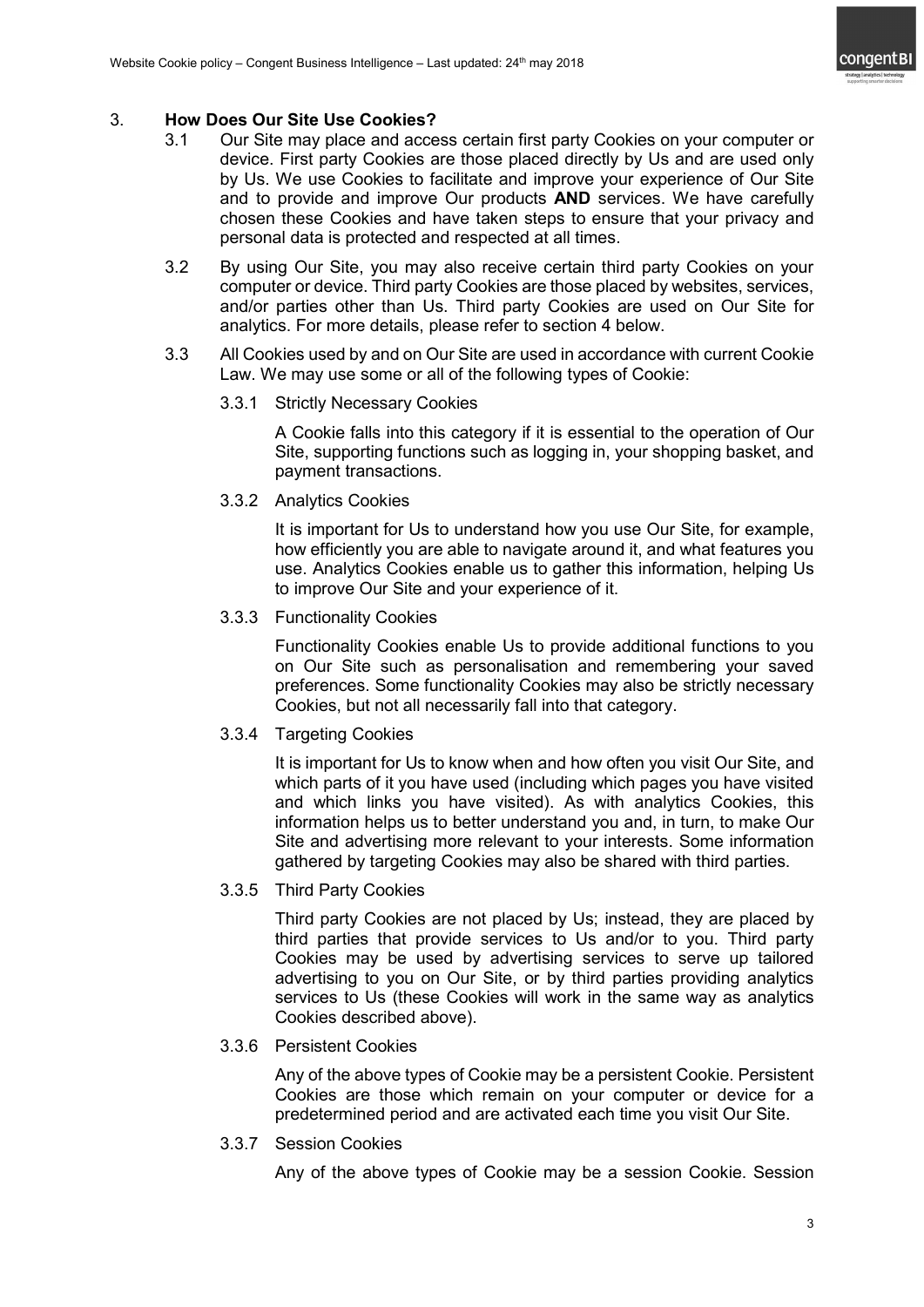

Cookies are temporary and only remain on your computer or device from the point at which you visit Our Site until you close your browser. Session Cookies are deleted when you close your browser.

- 3.4 Cookies on Our Site are not permanent and will expire as indicated in the table below.
- 3.5 For more details of the personal data that We collect and use, the measures we have in place to protect personal data, your legal rights, and our legal obligations, please refer to our **Privacy Policy**.
- 3.6 For more specific details of the Cookies that We use, please refer to the table below.

| <b>Name of Cookie</b>   | <b>Purpose &amp; Type</b>                                                                                                                                                                                                                                                         | <b>Strictly</b><br><b>Necessary</b> | <b>Expiry</b> |
|-------------------------|-----------------------------------------------------------------------------------------------------------------------------------------------------------------------------------------------------------------------------------------------------------------------------------|-------------------------------------|---------------|
| beatSessionId           | Delete the session ID cookie after destroying the session<br>(HTML)                                                                                                                                                                                                               | Yes                                 | Persistent    |
| beatSessionTs           | Delete the session ID cookie after destroying the session<br>((HTML))                                                                                                                                                                                                             | Yes                                 | Persistent    |
| CookieConsent           | Stores the user's cookie consent state for the current<br>domain (HTTP)                                                                                                                                                                                                           | Yes                                 | 1 year        |
| fedops.logger.sessionId | Cookie for running an app provided by WIX (HTML)                                                                                                                                                                                                                                  | <b>No</b>                           | Persistent    |
| hs                      | Security cookie (HTTP)                                                                                                                                                                                                                                                            | Yes                                 | Session       |
| svSession               | Sees what cookies it ended up with as a result of the<br>visit (HTTP)                                                                                                                                                                                                             | Yes                                 | 2 years       |
| <b>XSRF-TOKEN</b>       | When a user logs into your server, you set a cookie in<br>the browser. This cookie contains a unique ID which is a<br>link to the user's session information in your database.<br>The browser supplies this cookie on future requests, and<br>the server knows who you are (HTTP) | <b>No</b>                           | Session       |
| bt                      | (Pixel)                                                                                                                                                                                                                                                                           | Yes                                 | Session       |
| fed                     | (Pixel)                                                                                                                                                                                                                                                                           | Yes                                 | Session       |

# 4. What Cookies Does Our Site Use?

4.1 The following first party Cookies may be placed on your computer or device: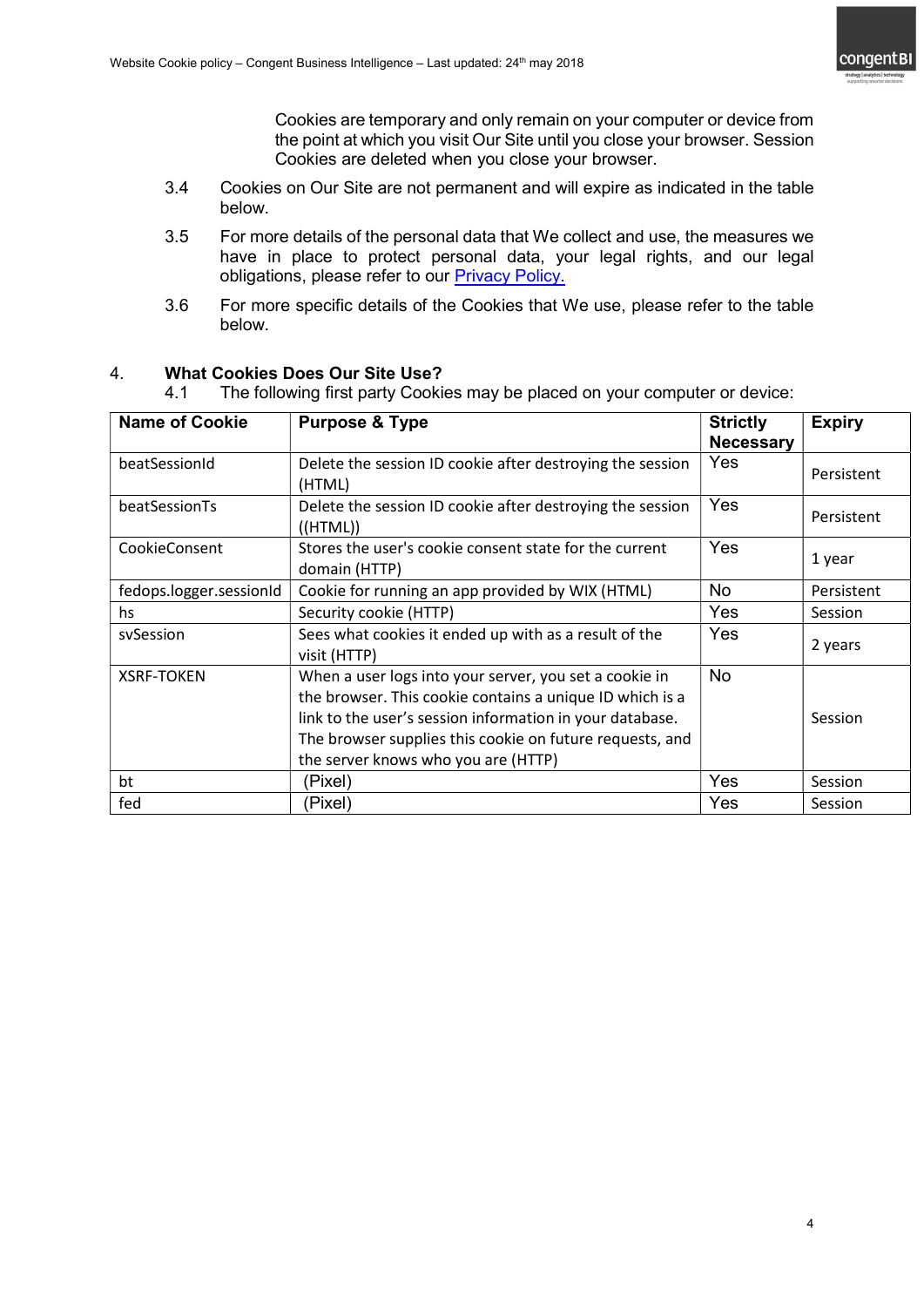| <b>Name of Cookie</b> | <b>Purpose &amp; Type</b>                                                                                                                         | <b>Provider</b> | <b>Strictly</b><br><b>Necess</b><br>ary | <b>Expiry</b> |
|-----------------------|---------------------------------------------------------------------------------------------------------------------------------------------------|-----------------|-----------------------------------------|---------------|
| <b>PREF</b>           | Registers a unique ID that is used by Google<br>to keep statistics of how the visitor uses<br>YouTube videos across different websites.<br>(HTTP) | youtube.com     | No.                                     | 8 months      |
| VISITOR INFO1 LIVE    | Tries to estimate the users' bandwidth on<br>pages with integrated YouTube videos.<br>(HTTP)                                                      | youtube.com     | <b>No</b>                               | 179 days      |
| <b>YSC</b>            | Registers a unique ID to keep statistics of<br>what videos from YouTube the user has<br>seen. (HTTP)                                              | youtube.com     | <b>No</b>                               | Session       |
| uidp                  | (HTTP)                                                                                                                                            | sitebooster.com | <b>No</b>                               | 1 year        |

4.2 The following third party Cookies may be placed on your computer or device:

- 4.3 Our Site uses analytics services provided by Google analytics & WIX.com. Website analytics refers to a set of tools used to collect and analyse anonymous usage information, enabling Us to better understand how Our Site is used. This, in turn, enables Us to improve Our Site and the products AND services offered through it. You do not have to allow Us to use these Cookies, however whilst Our use of them does not pose any risk to your privacy or your safe use of Our Site, it does enable Us to continually improve Our Site, making it a better and more useful experience for you.
- 4.4 The analytics service(s) used by Our Site use(s) analytics Cookies to gather the required information.

| <b>Name of Cookie</b>                                          | <b>Purpose &amp; Type</b>                                                                                                                                  | <b>Provider</b>                       | <b>Strictly</b><br><b>Necess</b><br>ary | <b>Expiry</b> |
|----------------------------------------------------------------|------------------------------------------------------------------------------------------------------------------------------------------------------------|---------------------------------------|-----------------------------------------|---------------|
| _ga                                                            | Registers a unique ID that is used to<br>generate statistical data on how the visitor<br>uses the website. (HTTP)                                          | congentbi.co.uk                       | No.                                     | 2 years       |
| _gat                                                           | Used by Google Analytics to throttle request<br>rate (HTTP)                                                                                                | congentbi.co.uk                       | <b>No</b>                               | Session       |
| _gid                                                           | Registers a unique ID that is used to<br>generate statistical data on how the visitor<br>uses the website. (HTTP)                                          | congentbi.co.uk                       | <b>No</b>                               | Session       |
| testcookie                                                     | Analytics provided by a WIX app (HTTP)                                                                                                                     | loadbalancer.vis<br>itor-analytics.io | <b>No</b>                               | 2 years       |
| wix_visitor_analytics_<br>ad398ba66a4abb38eb<br>2e0a90246f097a | Analytics provided by a WIX app (HTTP)                                                                                                                     | loadbalancer.vis<br>itor-analytics.io | <b>No</b>                               | 2 years       |
| collect                                                        | Used to send data to Google Analytics<br>about the visitor's device and behaviour.<br>Tracks the visitor across devices and<br>marketing channels. (Pixel) | google-<br>analytics.com              | <b>No</b>                               | Session       |

4.5 The analytics service(s) used by Our Site use(s) the following analytics Cookies: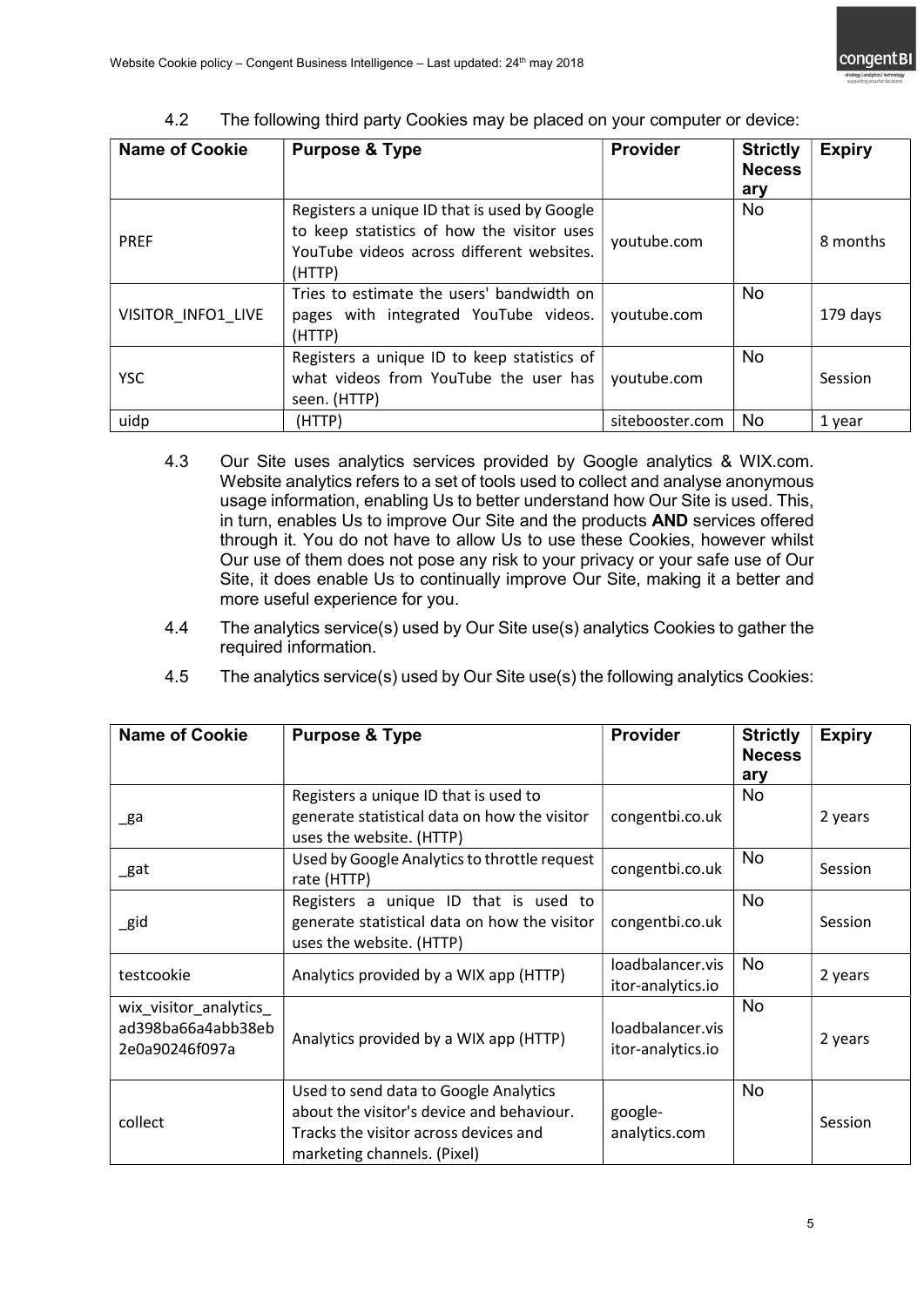

# 5. Consent and Control

- 5.1 Before Cookies are placed on your computer or device, you will be shown a cookie banner requesting your consent to set those Cookies. By giving your consent to the placing of Cookies you are enabling Us to provide the best possible experience and service to you. You may, if you wish, deny consent to the placing of Cookies unless those Cookies are strictly necessary; however certain features of Our Site may not function fully or as intended. You will be given the opportunity to allow and/or deny different categories of Cookie that We use.
- 5.2 In addition to the controls that We provide, you can choose to enable or disable Cookies in your internet browser. Most internet browsers also enable you to choose whether you wish to disable all Cookies or only third party Cookies. By default, most internet browsers accept Cookies but this can be changed. For further details, please consult the help menu in your internet browser or the documentation that came with your device.
- 5.3 The links below provide instructions on how to control Cookies in all mainstream browsers:
	- 5.3.1 Google Chrome: https://support.google.com/chrome/answer/95647?hl=en-GB
	- 5.3.2 Microsoft Internet Explorer: https://support.microsoft.com/enus/kb/278835
	- 5.3.3 Microsoft Edge: https://support.microsoft.com/engb/products/microsoft-edge (Please note that there are no specific instructions at this time, but Microsoft support will be able to assist)
	- 5.3.4 Safari (macOS): https://support.apple.com/kb/PH21411?viewlocale=en\_GB&locale=en\_ GB
	- 5.3.5 Safari (iOS): https://support.apple.com/en-gb/HT201265
	- 5.3.6 Mozilla Firefox: https://support.mozilla.org/en-US/kb/enable-anddisable-Cookies-website-preferences
	- 5.3.7 Android: https://support.google.com/chrome/answer/95647?co=GENIE.Platform %3DAndroid&hl=en (Please refer to your device's documentation for manufacturers' own browsers)

# 6. Changes to this Cookie Policy

- 6.1 We may alter this Cookie Policy at any time. Any such changes will become binding on you on your first use of Our Site after the changes have been made. You are therefore advised to check this page from time to time.
- 6.2 In the event of any conflict between the current version of this Cookie Policy and any previous version(s), the provisions current and in effect shall prevail unless it is expressly stated otherwise.